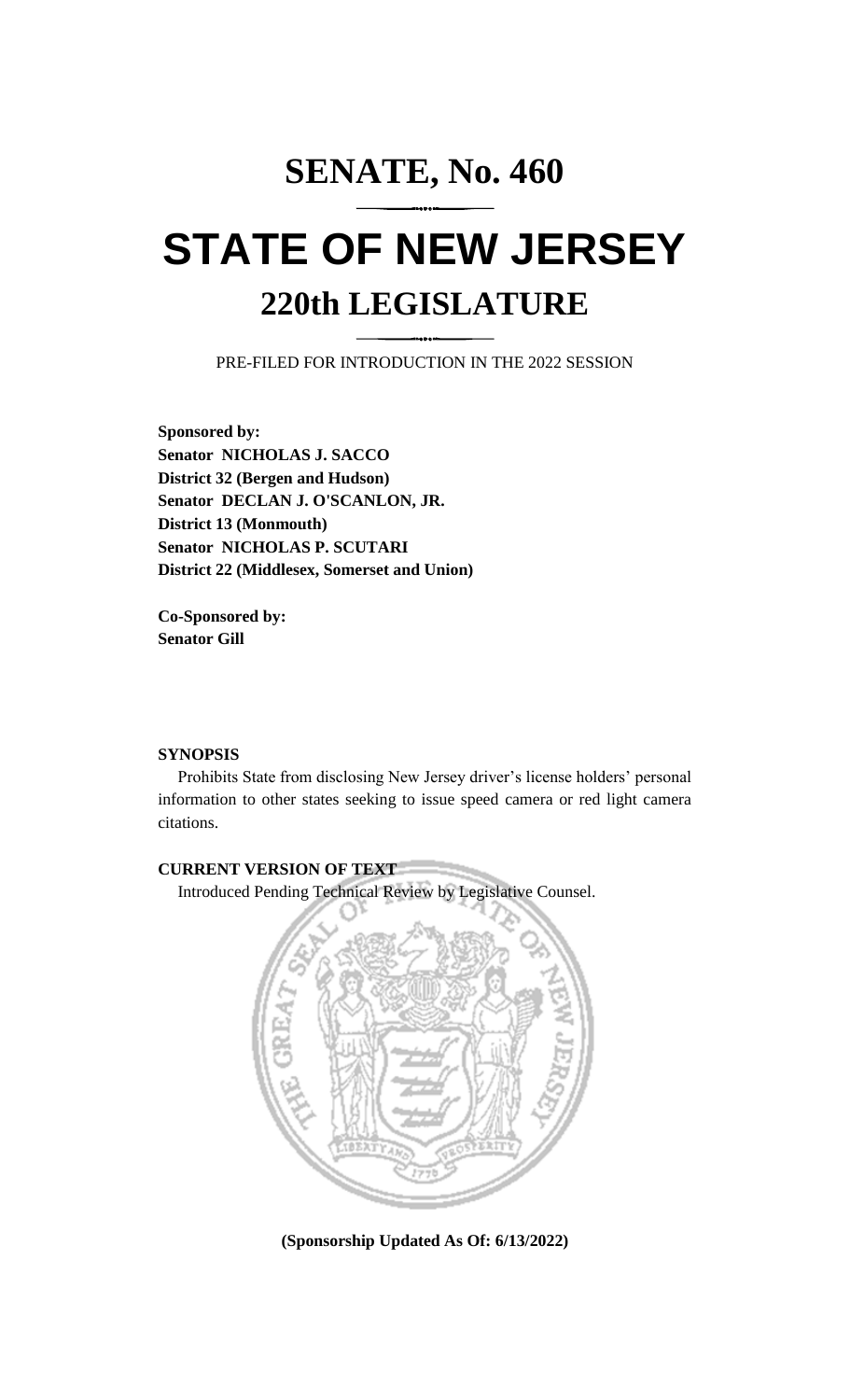$\mathcal{D}$ 

 **AN ACT** concerning motor vehicle violations and supplementing Title 39 of the Revised Statutes.

 **BE IT ENACTED** *by the Senate and General Assembly of the State of New Jersey:*

 1. a. For the purposes of P.L. , c. (C. ) (pending before Legislature as this act:

 "Interstate motor vehicle information network" means an interstate network used for the exchange of law enforcement, criminal justice, and public safety-related information.

 "Personal information" means any information that identifies an individual, which information may include an individual's photograph, social security number, driver identification number, name, address, or telephone number.

 "Speed control device" means an integrated system or device utilizing a camera, or a multiple camera system, and vehicle sensors that is capable of automatically producing a recorded image of an alleged violation that shows a motor vehicle traveling at or above a predetermined speed and a portion of the motor vehicle sufficient to clearly identify the motor vehicle.

 "Traffic control signal monitoring system" means an integrated system or device utilizing a camera, or a multiple camera system, and vehicle sensors that is capable of automatically producing a recorded image of an alleged violation that shows a motor vehicle unlawfully entering and continuing through an intersection controlled by a traffic control signal and a portion of the motor vehicle sufficient to clearly identify the motor vehicle.

 b. Notwithstanding the provisions of P.L.1966, c.73 (C.39:5D- 1 et seq.) and P.L.1983, c.46 (C.39:5F-1 et seq.), neither the New Jersey Motor Vehicle Commission, nor any other State agency, shall disclose the personal information of drivers with driver's licenses issued by this State to another state or an interstate motor vehicle information network for the purpose of imposing or collecting a fine resulting from an alleged violation committed in another state that was captured by a traffic control signal monitoring system or a speed control device located in that state.

2. This act shall take effect immediately.

 

## STATEMENT

 This bill prohibits the New Jersey Motor Vehicle Commission and other State entities from disclosing the personal information of New Jersey drivers to another state for the purpose of allowing the other state to impose or collect a fine resulting from an alleged violation committed in that state and captured by a speed control